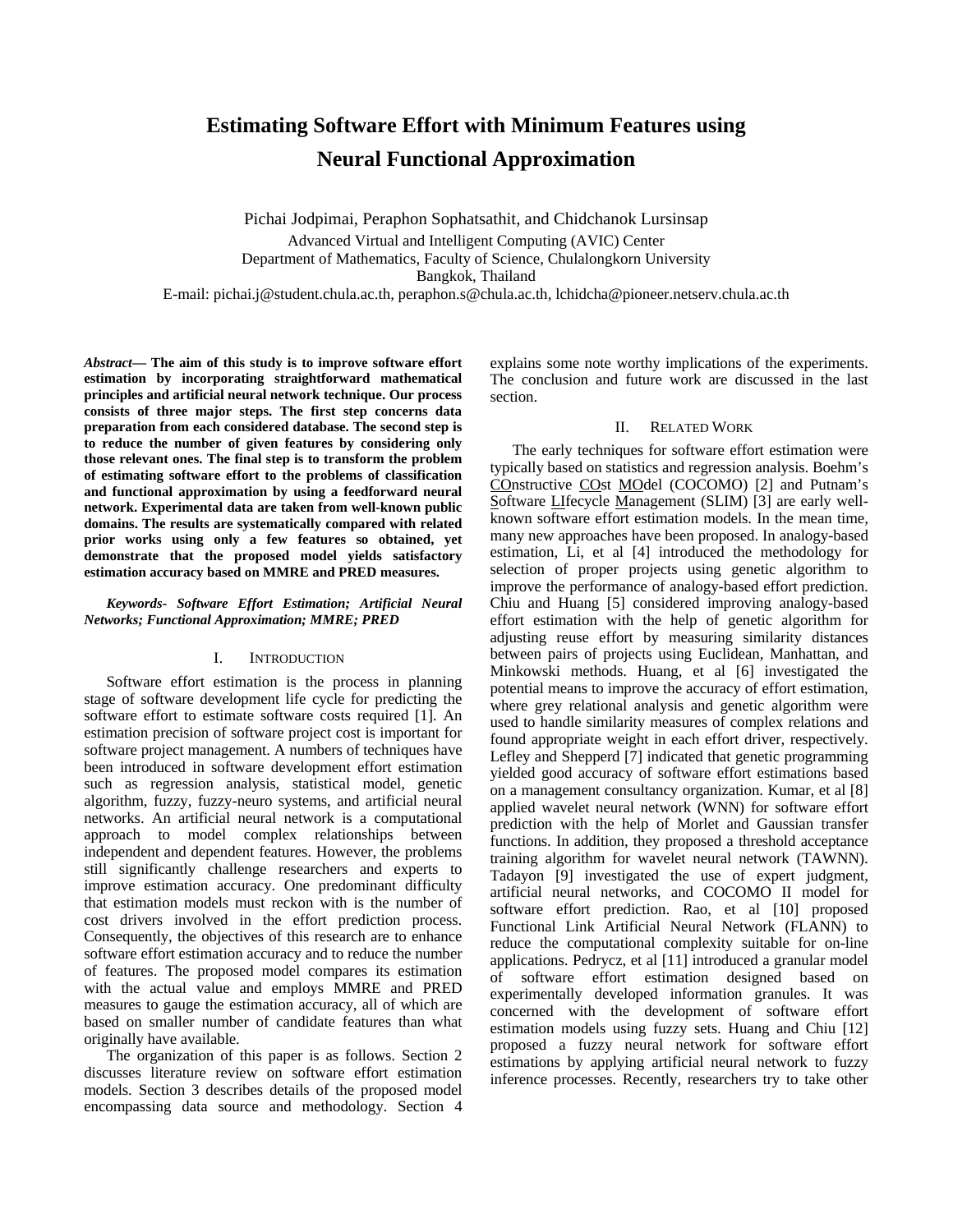technique mix into the original models to improve effort prediction accuracy.

Another important aspect of effort estimation is feature subset selection method. Chen, et al [13] suggested effort improvement estimation using WRAPPER technique to select the feature subset. Koch and Mitlohner [14] employed the concept of social choice for software project effort estimation, substituting the voters by software project attributes. Huang and Chiu [15] investigated the effect on estimation accuracy by adopting genetic algorithm for use in analogy-based software effort estimation models to determine the appropriate weighted similarity measures of effort drivers. The approach used three weighted analogy methods, namely, the unequally weighted, the linearly weighted, and the nonlinearly weighted. The linearly weighted deals with a linear equation for each effort driver as the weight of distance measure; the unequally weighted assigns a constant weight to distance measure for each effort driver; and the nonlinearly weighted uses a separate nonlinear equation as a weight of distance measure for each effort driver. Shepperd and Schofield [16] employed analogies to estimate software effort data through the casebase reasoning technique and other prediction approaches. In short, researchers have expended numerous endeavors on effort estimation at the expense of full fledged software project attributes. As such, we propose a technique that attempts to reduce the costly estimation process by utilizing only pertinent software project features, attributes, or cost drivers (depending on the underlying metrics, e.g., FP, KSLOC, KDSI, etc.), but hereafter will be referred to as *features*.

## III. PROPOSED METHODOLOGY

Our process consists of three major steps. The first step concerns data preparation from each considered database. The second step is to reduce the number of given features by considering only those relevant ones. The final step is to transform the problem of estimating software effort to the problems of classification and functional approximation by using a feedforward neural network. Detail of each step is described in the sections that follow.

## *A. Data Preparation and Database Selection*

All standard data sets are chosen from available software engineering public domain as follows. First and foremost, COCOMO81 data set [2] was selected, consisting of 63 software projects in various programming languages, such as FORTAN, Pascal, and C. The nature of the projects includes Business, Process control, Human-Machine Interaction, Scientific, Support, and System. To construct the model, the original 16 independent features and one dependent feature from the data set to accommodate COCOMO81 Equation are adopted and computed as shown in (1).

$$
Effort = a * (KSLOC^b) * (\prod_{i=1}^{15} EM_i).
$$
 (1)

where Effort is the estimated effort measured in personmonths; *a* and *b* are specific parameters representing three software development modes, namely, Organic, Semidetached, and Embedded; KSLOC is the thousands of lines of code in the program excluding blank and comment lines (some literatures use KDSI whose meaning is slightly different, but is considered interchangeable with KSLOC in the context of this work as the focus is on more important issues). The value of KSLOC is estimated directly or derived from function point analysis (FPA); and EM is the effort multiplier measured from project's environmental factors, usually referred to effort drivers.

There are 60 projects from 1980 to 1990 in NASA60 data set [17] and 93 projects from 1971 to 1987 in NASA93 [18]. Both data sets are in COCOMO81 format collected from different NASA centers published in PRedictOr Models In Software Engineering (PROMISE).

Albrecht data set [19], [20] consists of 24 software projects from IBM Data Processing Services (IBMDPS) organization developed in third generation languages. Of the 24 projects, 18 were written in COBOL, 4 in PL1, and 2 in DMS language. We employed 6 features in the model, encompassing 5 independent features which include number of inputs, number of outputs, number of inquiries, number of master files, and adjustment factor, and one dependent feature which is the actual effort measured in work-hours. Meanwhile, we exclude source lines of code that appears in this data set since it is not a parameter for calculating function point using Albrecht model.

CF data set [21] has 21 historical projects derived from Canadian Financial organization, using the FPA rules of the International Function Point Users Group (IFPUG) standards. We adopted 7 features which include 6 independent features consisting of internal logical files, external interface files, external inputs, external outputs, external inquiries, and adjustment factor, and one dependent feature which is the actual effort measured in the number of actual working days spent to finish the project.

Desharnais data set [22] contains 81 software projects. In this study, four projects were excluded because the data were incomplete. There are 10 independent features and one dependent feature, which is the actual effort measured in person-hours, constituting the model.

Table I-IV explain each feature from the above data sets. Table I describes details of features from COCOMO81, NASA 60, and NASA93 datasets. Feature 1 to 16 are independent features, and feature 17 is the dependent feature. Table II-IV describes the same feature pattern from Albrecht, CF, and Desharnais data sets, i.e., all but last feature are independent features, respectively. These independent features are used as inputs for the neural network, while the dependent feature represents the output. Table V summarizes the number of projects collected, the minimum and maximum values of software effort in each data set.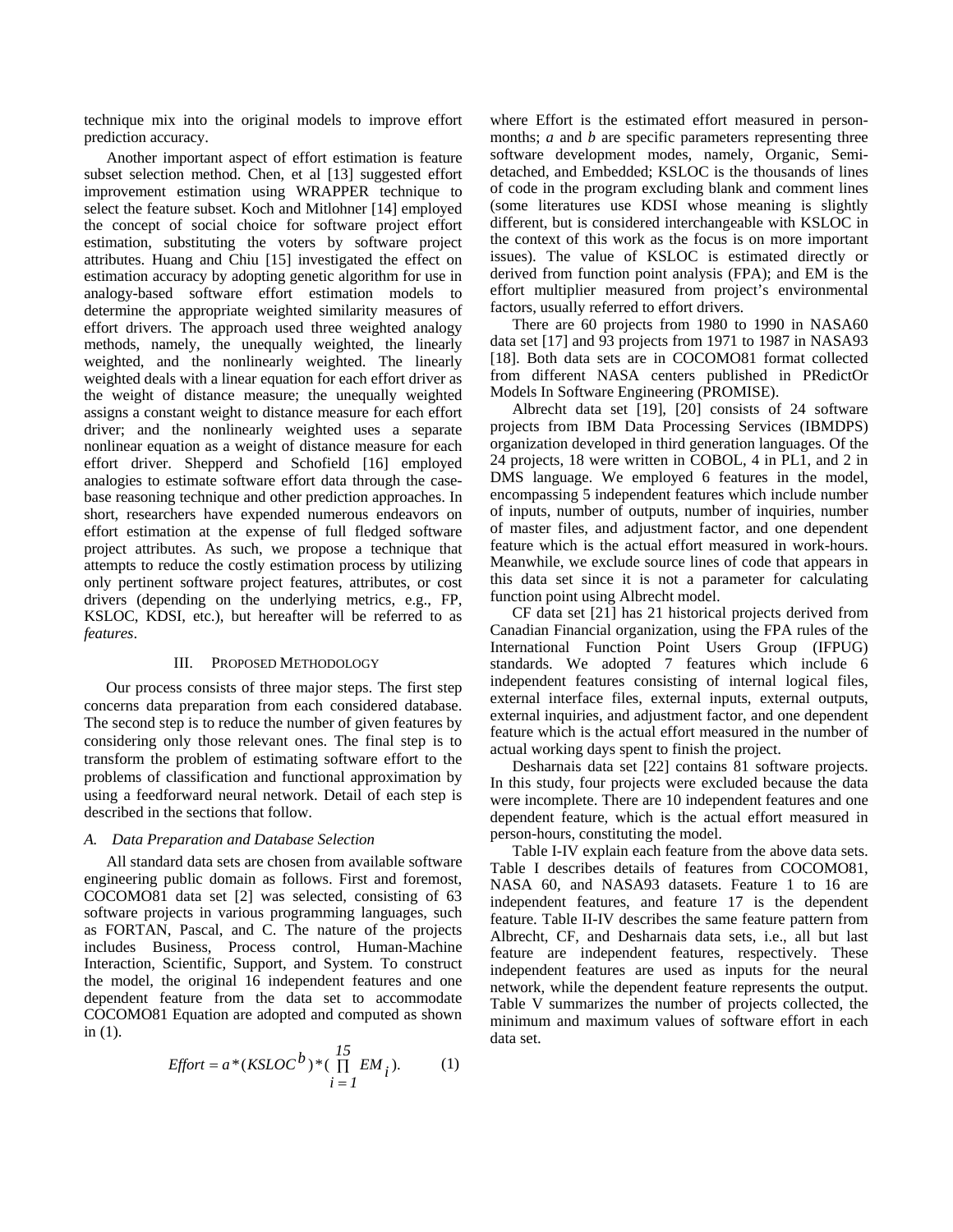| No.            | <b>Feature</b> | <b>Description</b>                         |
|----------------|----------------|--------------------------------------------|
| 1              | <b>RELY</b>    | <b>Required Reliability</b>                |
| $\overline{c}$ | <b>DATA</b>    | Database Size                              |
| 3              | <b>CPLX</b>    | <b>Product Complexity</b>                  |
| 4              | <b>TIME</b>    | <b>Execution Time Constraint</b>           |
| 5              | <b>STOR</b>    | Main Storage Constraint                    |
| 6              | <b>VIRT</b>    | Virtual Machine Volatility                 |
| 7              | <b>TURN</b>    | Computer Turnaround Time                   |
| 8              | <b>ACAP</b>    | <b>Analyst Capability</b>                  |
| 9              | <b>AEXP</b>    | <b>Application Experience</b>              |
| 10             | <b>PCAP</b>    | <b>Programmer Capability</b>               |
| 11             | VEXP           | Virtual Machine Experience                 |
| 12             | <b>LEXP</b>    | Programming Language Experience            |
| 13             | <b>MODP</b>    | <b>Modern Programming Practices</b>        |
| 14             | TOOL           | Use of Software Tools                      |
| 15             | <b>SCED</b>    | Required Development Schedule              |
| 16             | <b>KSLOC</b>   | Kilo Source Lines of Code                  |
| 17             | <b>EFFORT</b>  | Actual effort is measured in person-months |

TABLE I. DESCRIPTION OF FEATURES FROM COCOMO81, NASA60, AND NASA93 DATA SETS

TABLE II. DESCRIPTION OF FEATURES FROM ALBRECHT DATA SET

| No. | Feature       | <b>Description</b>                      |
|-----|---------------|-----------------------------------------|
|     | IN            | Number of inputs                        |
| 2   | <b>OUT</b>    | Number of outputs                       |
| 3   | <b>FILE</b>   | Number of master files                  |
|     | INO.          | Number of inquiries                     |
| 5   | ADJ           | <b>Adjust Function Point</b>            |
| 6   | <b>EFFORT</b> | Actual effort is measured in work-hours |

| TABLE III. DESCRIPTION OF FEATURES FROM CF DATA SET |  |  |
|-----------------------------------------------------|--|--|
|-----------------------------------------------------|--|--|

| No. | <b>Feature</b> | <b>Description</b>                         |
|-----|----------------|--------------------------------------------|
| 1   | ILF            | <b>Internal Logical Files</b>              |
| 2   | EIF            | External Interface Files                   |
| 3   | EI             | <b>External Inputs</b>                     |
| 4   | EO.            | <b>External Outputs</b>                    |
| 5   | EQ             | <b>External Inquiries</b>                  |
| 6   | AF             | <b>Adjustment Factor</b>                   |
|     | <b>EFFORT</b>  | Actual effort measured in real workingdays |

TABLE IV. DESCRIPTION OF FEATURES FROM DESHARNAIS DATA SET

| No.                      | <b>Feature</b>      | <b>Description</b>                              |
|--------------------------|---------------------|-------------------------------------------------|
| 1                        | TeamExp             | Experience of project team in years             |
| 2                        | ManagerExp          | Experience of project manager in years          |
| 3                        | YearEnd             | Year of finished project                        |
| $\overline{\mathcal{A}}$ | Length              |                                                 |
| 5                        | <b>Transactions</b> | Number of transactions processed                |
| 6                        | Entities            | Number of entities in the systems data<br>model |
| 7                        | PointsAdjust        | <b>Adjusted Function Points</b>                 |
| 8                        | Envergure           |                                                 |
| 9                        | PointsNonAdjust     | Unadjusted function point                       |
| 10                       | Language            | Language $\{1,2,3\}$                            |
| 11                       | <b>EFFORT</b>       | Actual effort is measured in person-hours       |

TABLE V. DATA SET SUMMARY

| Data Set   | No. of<br>projects | <b>Minimum</b><br>value of effort | <b>Maximum</b><br>value of effort |
|------------|--------------------|-----------------------------------|-----------------------------------|
| COCOMO81   | 63                 | 5.90                              | 11,400                            |
| NASA60     | 60                 | 8.40                              | 3,240                             |
| NASA93     | 93                 | 8.40                              | 8,211                             |
| Albrecht   | 24                 | 0.50                              | 105.20                            |
| CF         | 21                 | 52                                | 544                               |
| Desharnais | 77                 | 546                               | 23,940                            |

# *B. Feature Selection*

Our effort estimation is based on the assumption that there exist some relevant software features out of all features in each data set that actually exert significant affect on software effort estimation. This assumption leads to the problem of how to select those relevant features. The solution to this problem depends on the observation that estimating any software effort from a set of given features is similar to developing a function to compute the value of software effort using the given features as its variables. Let  $x_i^{(k)}$  for  $1 \le i \le m$  be the selected feature *i* of project *k* and *m* be the number of selected features considered in project *k*. Thus, the software effort of project *k*, denoted by  $E^{(k)}$ , with those given features  $\{x_i^{(k)} | 1 \le i \le m\}$  can be related and written in forms of a mathematical function

$$
E^{(k)} = f(x_1^{(k)}, x_2^{(k)}, \dots, x_m^{(k)}).
$$
 (2)

Since this function is a multivariate function, it is rather difficult to create the function by using a multivariate polynomial regression technique with some degree. In this paper, a neural network is deployed for functional approximation because of its efficiency and simplicity. The output of each hidden neuron as well as output neuron is generated by a logistic function. Thus, it is rather straight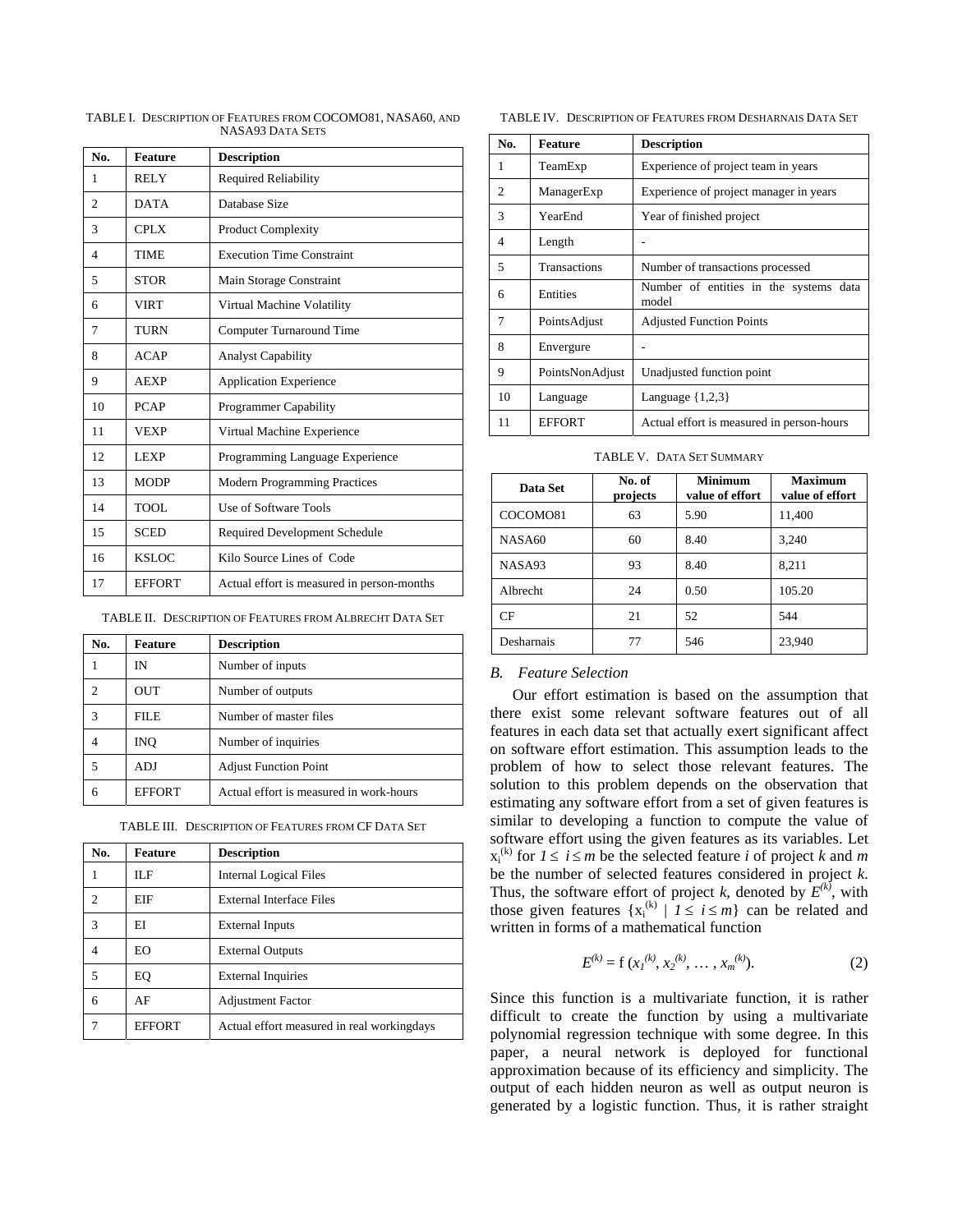forward to derive the function of software effort from the neural network. Suppose there are two input features, two hidden neurons, and one output neuron in a neural network shown in Fig. 1. All inputs are fully connected with all hidden neurons and all hidden neurons are fully connected with the output neuron. Let  $x_i^{(k)}$  for  $1 \le i \le 2$  be the input of pattern k. Let  $h_1$ ,  $h_2$ ,  $h_3$  be the biases of hidden neurons 1, 2, and output neuron, respectively. Weights of hidden neuron 1 and 2 are  $w_{11}$ ,  $w_{12}$ ,  $w_{21}$ ,  $w_{22}$ , and of output neuron are  $w_{31}$ ,  $w_{32}$ , respectively. The outputs are denoted by  $O_1$  and  $O_2$ . The function implemented by this network has the following form.



Figure 1. An example of Neural network model.

$$
O_{1} = \frac{1}{1 + e^{-(x_{1}^{(k)} \cdot w_{11} + x_{2}^{(k)} \cdot w_{12} + h_{1})}}.
$$
 (3)

$$
O_2 = \frac{1}{1 + e^{-(x_1^{(k)} \cdot w_{21} + x_2^{(k)} \cdot w_{22} + h_2)}}.
$$
 (4)

$$
E = \frac{1}{1 + e^{-(O_1 \cdot w_{31} + O_2 \cdot w_{32} + h_3)}}.
$$
 (5)

To select those relevant features, the relationship between the software effort  $E^{(k)}$  and the relevant features must retain the property of a mathematical function. This implies that a selected set of features must spend only one value of software effort. If the selected set of features can spend more than one software efforts, the property of a mathematical function will no long hold, thereby the function cannot be created. Since the maximum number features in the benchmark data sets is only 16, it is feasible to try all possible combinations of the selected features. Let  $I = \{1, 2, 3, \ldots, m\}$  be a set of feature indices. Suppose there are *p* projects in our data set.

### **Feature Selecting Algorithm**

# 1. Let *S* be an empty set.

- 2. **for** each  $j \in [1,m]$  **do**
- 3. Let  $F_i$  be an empty set.
- 4. Generate all possible combinations of *j* feature indices from set *I* and make each combination as a set.
- 5. Put each combination set in *Fj*.

\n- 6. **for** each feature combination index set 
$$
s \in F_j
$$
 do
\n- 7. **for** each  $i \in [1, p-1]$  do
\n- 8. **for** each  $k \in [i, p]$  do
\n- 9. **if** project  $i$  and project  $k$  have exactly the same feature values under feature combination index set  $s$  but different  $E^{(i)}$  and  $E^{(k)}$  then discard set  $s$  and exit for loop
\n- 10. **endfor**
\n- 11. Let  $S = S \cup s$
\n- 12. **endfor**
\n- 13. **endfor**
\n

14. **endfor** 

A relation between the selected features and their software efforts can be a function if and only if the relation is many-to-one or one-to-one. Based on this functional relation, the algorithm filters all possible functional relations under different numbers of selected features and selects only those relations with minimum number of selected features for creating the function of software effort. Table VI shows an example of the how algorithm works.

TABLE VI. AN EXAMPLE OF GIVEN DATA SET FOR EXPLAINING THE ALGORITHM

| No. of<br><b>Projects</b> | <b>Feature 1</b> | <b>Feature 2</b> | <b>Feature 3</b> | <b>Software</b><br>effort |
|---------------------------|------------------|------------------|------------------|---------------------------|
|                           |                  |                  |                  |                           |
|                           |                  |                  |                  |                           |
|                           |                  |                  |                  |                           |
|                           |                  |                  |                  |                           |

From Table VI, it is obvious that if only one feature is selected, i.e. feature 1, feature 2, or feature 3, it is impossible to create a function of software effort with the selected feature as it variable since the same feature gives different software efforts. However, if at least two features are selected, namely features {1,2}, {1,3}, {2,3}, or {1,2,3}, it is possible to create a function of software effort based on the selected features. In this case, the minimum number of selected features possible for creating the function of software effort is 2. Thus, either features {1,2}, {1,3}, or {2,3} can be used for this purpose. Table VII shows some combinations of selected features from COCOMOS1 data set.

TABLE VII. SELECTED SOME FEATURES FROM CANDIDATE LIST OF COCOMO81 DATA SET

| Candidate<br>List | Feature 1 |  | Feature 3 |  |
|-------------------|-----------|--|-----------|--|
|                   |           |  | 16        |  |
|                   |           |  | 16        |  |
|                   |           |  | 16        |  |
|                   |           |  |           |  |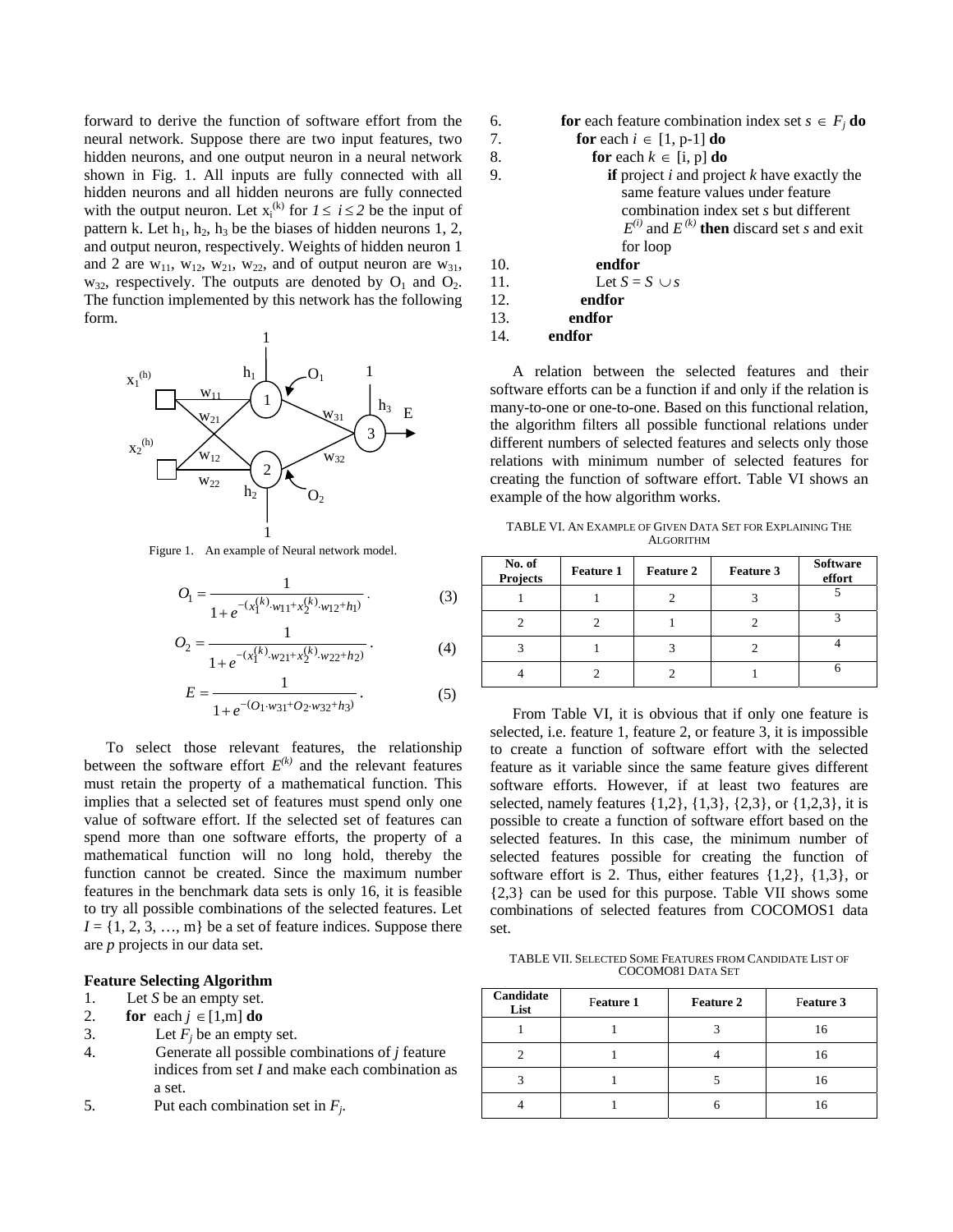| Candidate<br>List | Feature 1      | <b>Feature 2</b> | Feature 3 |
|-------------------|----------------|------------------|-----------|
| 5                 | $\mathbf{1}$   | 7                | 16        |
| 6                 | $\mathbf{1}$   | 8                | 16        |
| 7                 | $\mathbf{1}$   | 9                | 16        |
| 8                 | $\mathbf{1}$   | 11               | 16        |
| 9                 | $\mathbf{1}$   | 12               | 16        |
| 10                | $\mathbf{1}$   | 13               | 16        |
| 11                | $\mathbf{1}$   | 14               | 16        |
| 12                | $\mathbf{1}$   | 15               | 16        |
| 13                | $\mathfrak{2}$ | $\overline{4}$   | 16        |
| 14                | $\mathfrak{2}$ | 5                | 16        |
| 15                | $\overline{2}$ | 6                | 16        |

# *C. Classification and Functional Approximation*

The final step is to create a software effort function as previously discussed. The most efficient and feasible technique is a feedforward neural network (FNN). However, the value of software effort in each project varies from a single digit to five digits. Table V summarizes the minimum and maximum values of software effort in each data set. Such a wide range of values makes the learning convergence and accuracy of estimation for the neural network almost impossible. To resolve these obstacles, all values must be grouped into their corresponding ranges. In our study, the values of software effort of each data set are grouped into two ranges as summarized in Table VIII. The output layer holds the functional approximation of project effort obtained from the FNN estimation.

TABLE VIII. GROUP RANGES OF THE SOFTWARE EFORT VALUES

| Data Set   | The 1 <sup>st</sup> range | The $2^{nd}$ range |
|------------|---------------------------|--------------------|
| COCOMO81   | 5.90-88                   | 98-11,400          |
| NASA60     | 8.40-117.60               | 117.61-3,240       |
| NASA93     | 8.40-600                  | 636-8,211          |
| Albrecht   | $0.50 - 11.10$            | 11.80-105.20       |
| CF         | 52-363                    | 369-544            |
| Desharnais | 546-3,472                 | 3,542-23,940       |

There are two major steps in creating the software effort function. The first step makes use of the FNN to classify the selected features of each project into the aforementioned two ranges. The second step performs the functional approximation for each group. During the classification of software effort value ranges, we set the target of the first range group to be 1 and the target of the second range to be 0. The total number of projects is partitioned into 70% training set and 30% testing set. One neural network is used to carry out this classification. On the other hand, two neural networks are used in the functional approximation step to create software effort functions. The first network is deployed to estimate the software effort values in the first range while the second network is for the second range. The total number of projects is partitioned into two groups according to the range of software effort values. Each group is then divided into 70% training set and 30% testing set.

After creating the software effort function, testing process is performed by predicting the group of software effort value range first. Then, the neural network corresponding to the software value range is used for approximating the software effort value. Fig. 2 illustrates the testing process. Both classification and functional approximation computation processes are realized by the Stuttgart Neural Network Simulator (SNNS) [23].



Figure 2. Testing process of the proposed method.

### *D. Evaluation*

To assess the output accuracy of the proposed model, we use Mean Magnitude Relative Error (MMRE) and Percentage Relative Error Deviation within *x* or PRED(x) based on the same basic unit-less value of Magnitude Relative Error (MRE) [24]. The MRE is defined as

$$
MRE_i = \frac{\left|\hat{y}_i - y_i\right|}{y_i} \,. \tag{6}
$$

where  $y_i$  is the actual effort, and  $\hat{y}_i$  is the estimated effort, both of which are used in software project *i*. The MMRE and PRED(x) are defined below.

$$
MMRE = \frac{1}{N} \sum_{i=1}^{N} MRE_i . \qquad (7)
$$

where *N* is the total number of software projects. Generally, the value of MMRE smaller than or equal to 0.25 is considered an acceptable level of performance for effort estimation model [24].

$$
PRED(x) = \frac{1}{N} \sum_{i=1}^{N} \begin{cases} 1 & \text{if} \quad MRE_i \le x \\ 0 & \text{Otherwise} \end{cases}
$$
 (8)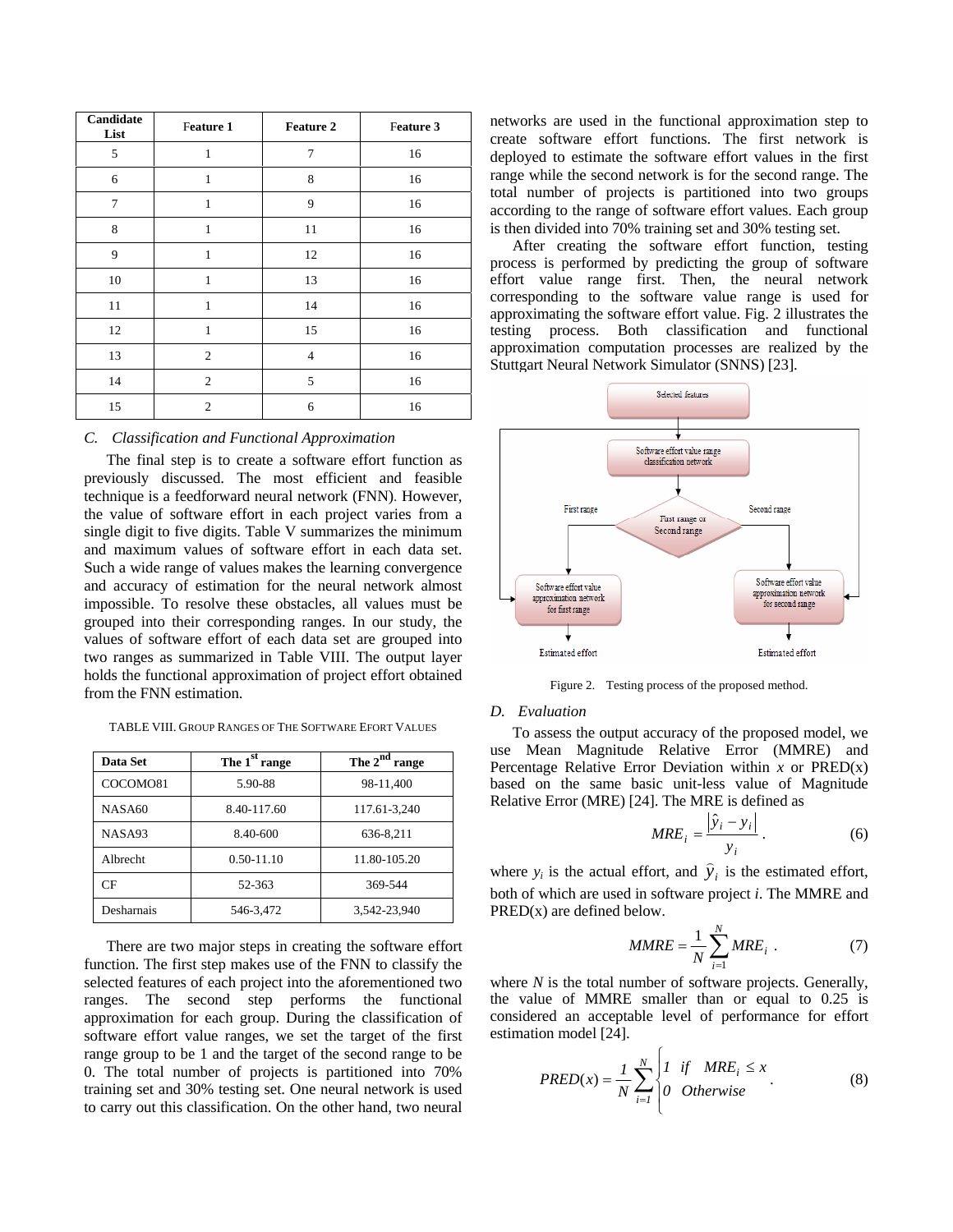PRED(x) is the percentage of prediction within  $x$  percent of the actual value. Normally, the value of  $x$  is set to 0.25 corresponding to the acceptable level of MMRE. A small MMRE value and large PRED value are preferred as they are apparent from Equation 7 and 8 to attain any reasonable software effort predictions.

In addition to adopting standard MMRE and  $PRED(x)$ measures, we compared the estimated effort determined by the proposed model with the actual effort from each data set. The resulting estimation will be described in the next section.

# IV. EXPERIMENTAL RESULTS

This section explains the accuracy of average effort estimation by the proposed model, as well as the performance against other models.

## *A. Results of effort estimation*

We employed 30% of test data set from COCOMO81, NASA60, NASA93, Albrecht, CF, and Desharnias to measure the estimated efforts in comparison with the actual values. The comparative results are depicted in Table IX, depicting the actual effort value (obtained from the data set), estimated effort value using a full-fledged feature set, and estimation of the proposed model computed by only a few selected features. The set of selected features utilized in the estimation by the proposed model from each data set are RELY, VIRT, and KSLOC (COCOMO81), CPLX, PCAP, and KSLOC (NASA60), DATA, TURN, PCAP, and KSLOC (NASA93), FILE and INQ (Albrecht), EIF and AF (CF), and Entities and PointsNonAdjust (Desharnais) data sets.

TABLE IX. COMPARATIVE RESULTS OF ESTIMATED EFFORT AND ACTUAL EFFORT FOR ALL DATA SETS

|            |             | Actual<br>Effort         | <b>Estimated Effort</b>         |                          |                             |                          |
|------------|-------------|--------------------------|---------------------------------|--------------------------|-----------------------------|--------------------------|
| Data Set   | <b>Test</b> | Average<br><b>Effort</b> | <i><b>Original</b></i><br>Model |                          | <b>Our Model</b>            |                          |
|            | <b>Set</b>  |                          | $N$ o.fea<br>ture               | Average<br><b>Effort</b> | No.fea<br>ture              | Average<br><b>Effort</b> |
| COCOMO81   | 18          | 207.90                   | 16                              | 232.88                   | 3                           | 228.99                   |
| NASA60     | 16          | 340.19                   | 16                              |                          | 3                           | 354.66                   |
| NASA93     | 26          | 734.03                   | 16                              |                          | 4                           | 722.96                   |
| Albrecht   | 6           | 12.07                    | 5                               | 16.67                    | 2                           | 12.04                    |
| CF         | 6           | 359.33                   | 6                               |                          | $\mathcal{D}_{\mathcal{A}}$ | 353.42                   |
| Desharnais | 22          | 5,119.36                 | 10                              |                          | $\overline{c}$              | 4,852.17                 |

Fig. 3-8 depict graphic plots of average estimated effort against average actual effort in all test sets, where x-axis represents software project test sets, y-axis represents actual effort, starred-solid line represents actual effort, and circlesolid line represents estimated effort. For each data set, the estimation computed by the few selected features is compared with the actual value of that set. For example, the plot of COCOMO81 data set of Fig. 3 shows that only the 10<sup>th</sup> project test set exhibited an unusual estimation burst. The sporadic phenomena were observed in NASA93 and CF data sets as well. Such idiosyncrasies can be attributed from several causes. The predominant ones are (1) duplicated inputs (2) statistically inadequate data points in the data set (3) unusually dispersed data values (as shown in Table V). The latter two causes are the major caveats that hinder the estimation process, thereby the neural network model is unable to adequately capture the significance of dispersion pattern to arrive at any closer prediction. This is the only limitation of the proposed model which is the same limitation for all statistical inference techniques.



 Figure 3. Comparative results of actual and estimated efforts with COCOMO81 data set.



NASA60 data set.



Figure 5. Comparative results of actual and estimated efforts with NASA93 data set.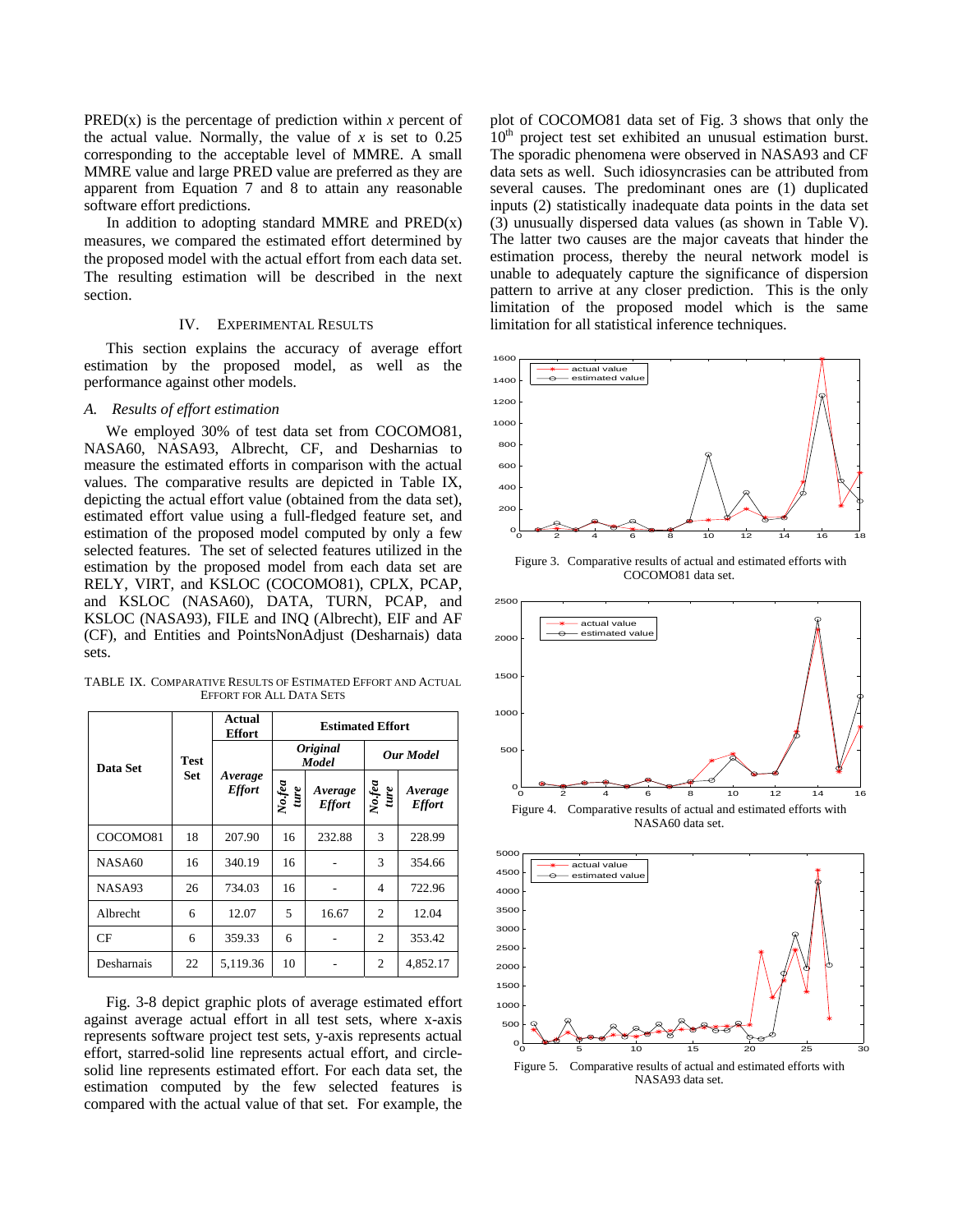

Figure 6. Comparative results of actual and estimated efforts with Albrecht data set.



Figure 7. Comparative results of actual and estimated efforts with CF data set.



Figure 8. Comparative results of actual and estimated efforts with Desharnais data set.

# *B. Comparative results*

Evaluation of standard comparative measures, i.e., MMRE and PRED(0.25), except for feature subset selection [13] reporting PRED(0.30), for the proposed model against other estimation models was carried out. A few well established ones are Grey relational analysis [6], Case based reasoning [6], Classification and regression trees [6], Artificial neural network [6], and Social choice (weighted, CO) [14] in COCOMO81 data set, Feature subset selection [13] in NASA60 data set, Project selection analogy based estimation [4], Adjusted analogy based estimation-Minkowski [5], Grey relation analysis with genetic algorithm [6], Wavelet neural network-Gaussian [8], Social choice (weighted, BO) [14], Unequally weighted analogy [15], Linearly weighted analogy [15], Nonlinearly weighted analogy [15], and Analogy based estimation [16] in Albrecht data set, Wavelet neural network-Morlet [8], Wavelet neural network-Gaussian, and Adjusted analogy based estimation-Euclidean distance [5] in CF data set, Project selection analogy based estimation [4], Artificial neural network [4], Redial basis function [4], Classification and regression trees [4], and Analogy based estimation [16] in Desharnais data set. The comparative results are shown in Table X.

TABLE X. COMPARATIVE RESULTS OF PROPOSED AND SELECTED MODELS BASED ON STANDARD DATA SETS

| Model                                                    | <b>PRED</b> (0.25) | <b>MMRE</b> |
|----------------------------------------------------------|--------------------|-------------|
| Comparison with COCOMO81 data set                        |                    |             |
| Proposed model                                           | 0.56               | 1.00        |
| Grey relational analysis with genetic<br>algorithm       | 0.38               | 0.69        |
| Case based reasoning                                     | 0.12               | 4.46        |
| Classification and regression trees                      | 0.25               | 2.44        |
| Artificial neural network                                | 0.11               | 1.43        |
| Social choice (weighted, CO)                             | 0.46               | 10.42       |
| <b>Comparison of FSS model with NASA60 data set</b>      |                    |             |
| Proposed model                                           | 0.81               | 0.18        |
| Feature subset selection                                 | 0.81(0.30)         |             |
| <b>Comparison with Albrecht data set</b>                 |                    |             |
| Proposed model                                           | 1.00               | 0.14        |
| Project selection analogy based<br>estimation            | 0.25               | 0.42        |
| Adjusted analogy based estimation-<br>Minkowski          | 0.61               | 0.43        |
| Grey relation analysis with genetic<br>algorithm         | 0.48               | 0.32        |
| Wavelet neural network-Gaussian                          | 0.88               | 0.07        |
| Social choice (weighted, BO)                             | 0.71               | 0.98        |
| Unequally weighted analogy                               | 0.64               | 0.44        |
| Linearly weighted analogy                                | 0.70               | 0.32        |
| Nonlinearly weighted analogy                             | 0.57               | 0.33        |
| Analogy based estimation                                 | 0.33               | 0.62        |
| <b>Comparison with CF data set</b>                       |                    |             |
| Proposed model                                           | 0.83               | 0.10        |
| Wavelet neural network-Morlet                            | 0.67               | 0.20        |
| Wavelet neural network-Gaussian                          | 0.57               | 0.23        |
| Adjusted analogy based estimation-<br>Euclidean distance | 0.43               | 0.52        |
| <b>Comparison with Desharnais data set</b>               |                    |             |
| Proposed model                                           | 0.77               | 0.16        |
| Project selection analogy based<br>estimation            | 0.33               | 0.41        |
| Artificial neural network                                | 0.22               | 0.57        |
|                                                          |                    |             |